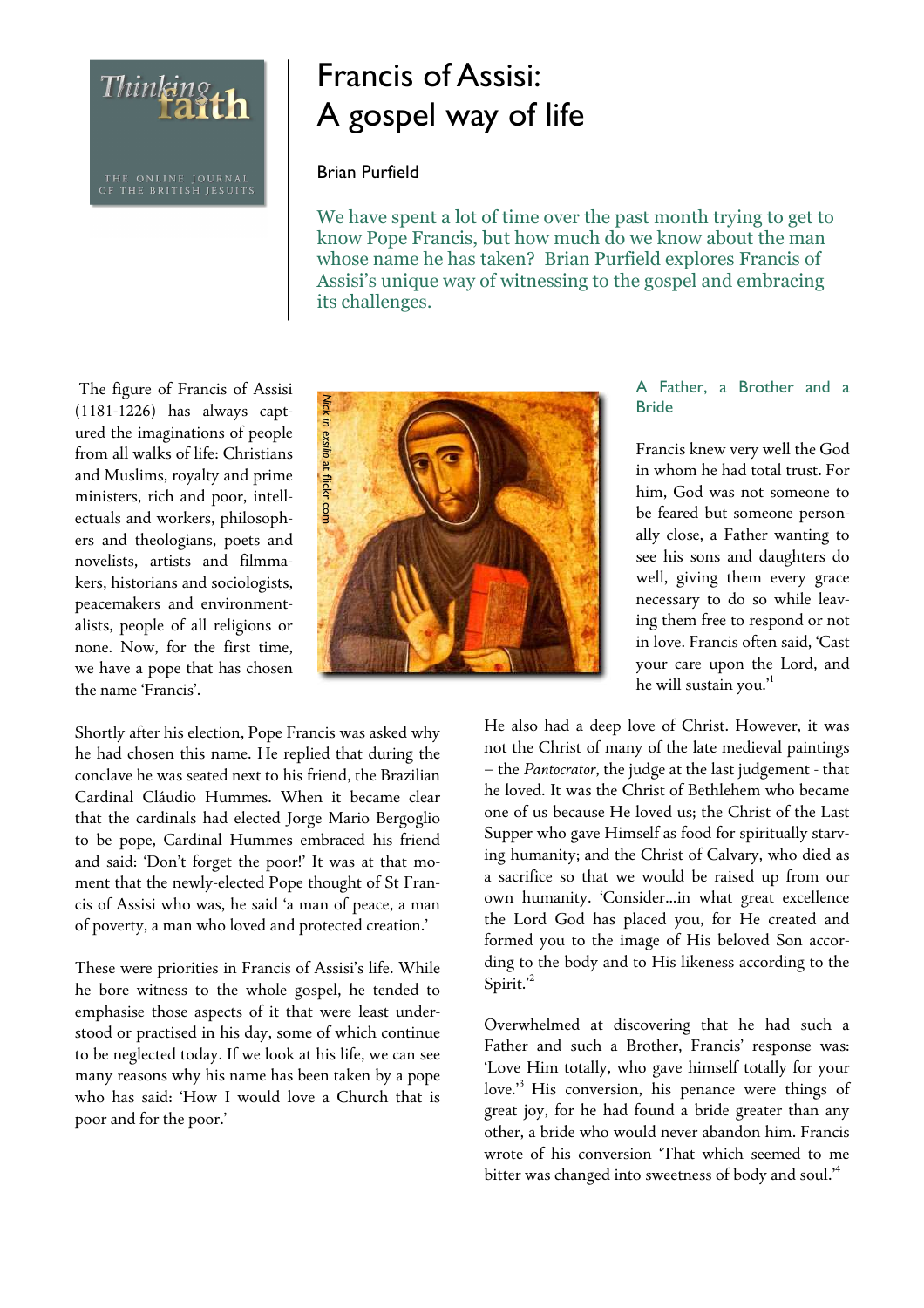#### Preaching the gospel

For Francis, the Incarnation was not just the historical event of God becoming one of us. The Incarnation was *then*, but it is also *now*. Anyone who accepts the gospel life accepts the commission from God continually to bring forth Christ into our world. Francis put it this way: 'We are…[His] mothers when we carry Him in our heart and body through love and a pure and sincere conscience; and give Him birth through a holy activity, which must shine before others by example.<sup>5</sup>

Francis looked around him and saw that almost all of Europe had been Christianised, but Christians had become apathetic. The Muslim world was shut off; the Far East had not yet been reached. Missionary outreach – the challenge of Christ to the apostles to preach the gospel to all nations – was all but dead. Francis founded a new order in the Church, an order of apostles whom he sent out two by two as Christ had done, to stir up apathetic Europe, to penetrate the Muslim religious militarism, to reach the Far East, to respond to the Lord's call to go to the ends of the earth (Mt 28:19).

## Brothers and sisters

Francis lived in a time of rigid class distinction, when even in the monastic rules lay brothers were secondclass citizens, when there were masters and serfs, nobles and peasants, *maiores* and *minores*; when suspicion and distrust were the order of the day even among friends. He wanted to show that real brotherhood was possible. In a touching phrase in his *Testament,* Francis recalls his first followers and the start of the Franciscan Order: 'And after that, the Lord gave me some brothers…'<sup>6</sup> In naming his Order the Lesser Brothers, he wanted to show that brotherhood was his, as well as Christ's challenge to man's inhumanity to man.

Francis saw his Order not just as one of brothers, but one of 'minor' brothers. Minority, or littleness, contains something of the idea we use today when speaking of 'minority groups' – poor, powerless and voiceless. Littleness for Francis was a rejection of the drive for power, prestige and status. It was a desire to become like the *anawim* of the Bible – God's poor, helpless and defenceless ones, the ones Christ said were blessed, for theirs is the kingdom of heaven (Lk



Francis of Assisi: A gospel way of life Brian Purfield 15 April 2013

6:20). It was a desire to serve and not to be served, a desire to be available, to help, to be concerned, share with, suffer with, rejoice with; a desire to overcome the most evil tendency in any of us – the desire to lord it over another.

Clare wanted to join and work with Francis. In the culture of the time that seemed impossible, yet together they discerned a way forward. Clare and her sisters, in their enclosed life, lived as deep a commitment to the gospel as Francis and his brothers. The 'form of life' of the 'Poor Sisters' was the same as that of the Friars Minor: 'To observe the Holy Gospel of our Lord Jesus Christ',<sup>7</sup> preserving the union of mutual love and observing particularly the poverty and humility of Jesus and of his Most Holy Mother. Many women, then and now, feel second class citizens in the Church. The friendship of Francis and Clare offers hope of a different way forward.

## 'A man of peace, a man of poverty, a man who loved and protected creation'

Wealth, affluence, amassing personal property and material goods – these were seen by Francis as deterrents to brotherhood and union with God. Those whose lives are dominated by money and what money can buy are more concerned with things than with people. This is one of the worst perversions of the natural order because it leads so quickly to the dehumanisation of the individual. People are more important than things. Francis' poverty was meant to witness exactly that.

Francis was seen as a peacemaker in disputes between the *maiores* and *minores* in Assisi, between the Christians and the Muslims, between the nobles and their serfs, because he himself was a peaceful man. He told his followers: 'As you announce peace with your mouth, make sure that you have greater peace in your hearts, thus no one will be provoked to anger or scandal because of you. Let everyone be drawn to peace and kindness through your peace and gentleness.<sup>8</sup>

Inspired by Francis' passion for peace, the last two popes have called inter-faith pilgrimages to Assisi. Our day has also seen a proliferation of war among peoples in the name of faith. Francis' insight that 'religious war' was not of God and his desire to act for peace led him to go from the Crusaders' camp to visit